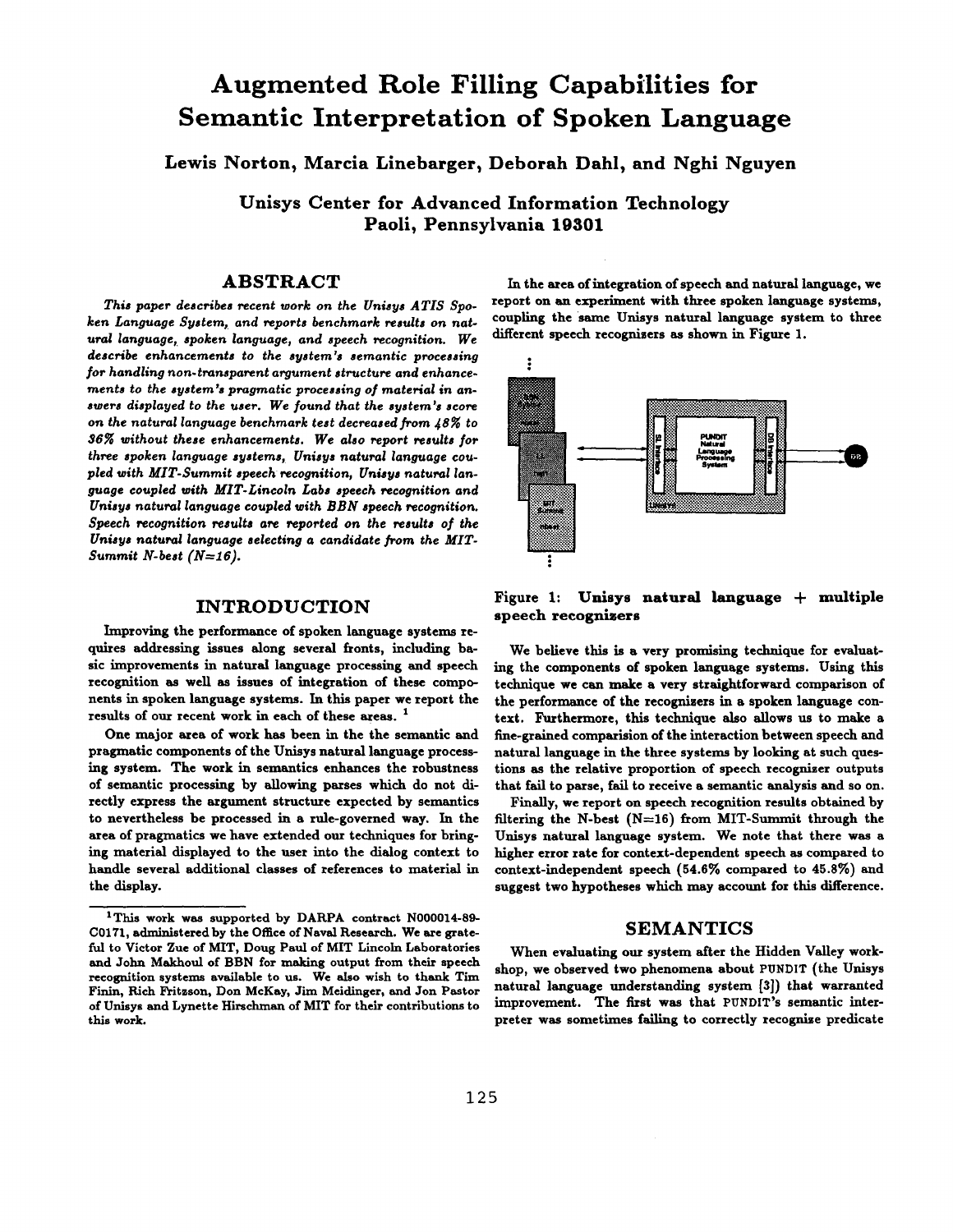argument relationships for syntactic constituents that were not immediately associated with their intended head. The second was that PUNDIT was producing different representations for queries with different syntactic/lexical content but identical (or nearly identical) semantic content. We see both of these shortcomings as due to what we will term "non-transparent argument structure": syntactic representations in which syntactic constituents are not associated with their intended head, or semantic representations in which predicate-argument relationships are underspecified. Our approach to dealing with these shortcomings has been to maintain a rule-governed approach to role-filling despite non-transparent syntactic and semantic structures. We believe that the extensions we are about to describe are especially relevant to Spoken Language Understanding, because non-transparent argument structure appears to be particularly characteristic of spontaneous spoken utterances, for reasons we will sketch below.

#### The semantic interpreter and non-transparent parses

Semantic interpretation in PUNDIT is the process of instantiating the arguments of case frame structures called decompositions, which are associated with verbs and selected nouns and adjectives ([7]). The arguments of decompositions are assigned thematic role labels such as agent, patient, source, and so forth. Semantic interpretation is a search for suitable grammatical role/thematic role correspondences, using syntax-semantics mapping rules, which specify what syntactic constituents may fill a particular role; and semantic class constraints, which specify the semantic properties required of potential fillers. The syntactic constraints on potential role fillers are of two types: CATEGORIAL constraints, which require that the potential filler be of a certain grammatical type such as subject, object, or prepositional phrase; and ATTACH-MENT constraints, which require that the potential filler occur within the phrase headed by the predicate of which it is to be an argument. The categorial constraints are stated explicitly in the syntax-semantics mapping rules; the latter are implicit in the functioning of the semantic interpreter. For example, the source role of flight\_C, the domain model predicate associated with the noun "flight", can, in accordance with the syntax-semantics mapping rules, be filled by the entity associated with the object of a "from'-pp occurring within the same noun phrase as "flight" *(The flight from Boston takes three hours).* Unfortunately, the parse does not always express the argument structure of the sentence as transparently as it does in this example; constituents that should provide role fillers for a predicate are not always syntactically associated with the predicate. There are several causes for such a mismatch between the parse and the intended interpretation. They include (l) a variety of syntactic deformations which we will refer to as extraposition *( What flights do you have to Boston,*  where the "to'-pp belongs in the subject np; *I need ticket information from Boston to Dallas,* where the pp's modify the prenominal noun "ticket", not the head noun "information"; or *I toant a cheaper flight than Delta 66,* where the "than'-pp modifies "cheaper", not "flight"), (2) metonymy (I want the *\$50.00 flight,* where the speaker means that s/he wants the flight whose FARE is \$50.00), and (3) suboptimal parses (e.g., parses with incorrect pp-attachment).

Our changes to the semantic interpreter allow it to fill roles correctly in cases such as the above, utilising its existing knowledge of syntax-semantics correspondences, but relaxing certain expectations about the syntactic attachment of rolefilling constituents. Thus the CATEGORIAL constraints remain in force, but the ATTACHMENT constraints have been loosened somewhat. The system now identifies prepositional phrases and adverbs which have not filled a role in the predicate with which they are syntactically associated, and offers them as role fillers to fillers of this predicate. This strategy applies recursively to fillers of fillers of roles; for example, *in What types of ground transportation services are available from the air*port in Atlanta to downtown Atlanta?, the two final pp's ultimately fill roles in the decomposition associated with "ground transportation" since neither "types" nor "services" has mapping rules to consume them. The same mechanism already in place for role-filling is employed in these cases, the only difference being that unused syntactic constituents are propagated downward. Note that we continue to take syntax into account; we do not wish to ignore the syntax of leftover constituents and fill roles indiscriminately on the basis of semantic properties alone.

We conducted an experiment to assess the effects of these changes upon the system's performance, using a set of 138 queries (both class A and non-class A) on which the system was previously trained. The measure of performance used was the standard ATIS metric of the number of correct answers minus the number incorrect. Disabling the semantic changes described above lowered the system's score from 82 to 63, a decrease of 23%.

## The application module and non-transparent semantic representations

Our second improvement was directed at cases where PUN-DIT's semantic interpreter may have correctly represented the meaning of a sentence but in an irregular way. For exampie, the instantiated decomposition produced for "flights from Boston" is:

```
flight_c(flight, source(boston), ...)
```
while "flights leaving Boston" resulted in:

```
~flight_C(flight1, source(_), ...)
leaveP(leavei,
       flight (flight1),
       source (boston), ...)
```
Clearly it would be preferable for the flight\_C decomposition to be the same in both cases, but in the second case the source role of the decomposition associated with flightl was unfilled, although it could be inferred from the leaveP decomposition that the flight's source was Boston. In other words, PUNDIT had not captured a basic synonymy relation between these np's.

Our response to this was to augment the semantic interpreter with a routine which can perform inferences involving more than one decomposition. The actual inferences are expressed in the form of rules which are domain-dependent; the inference-performlng mechanism is domain-independent. For the above example, we have written a rule which, paraphrased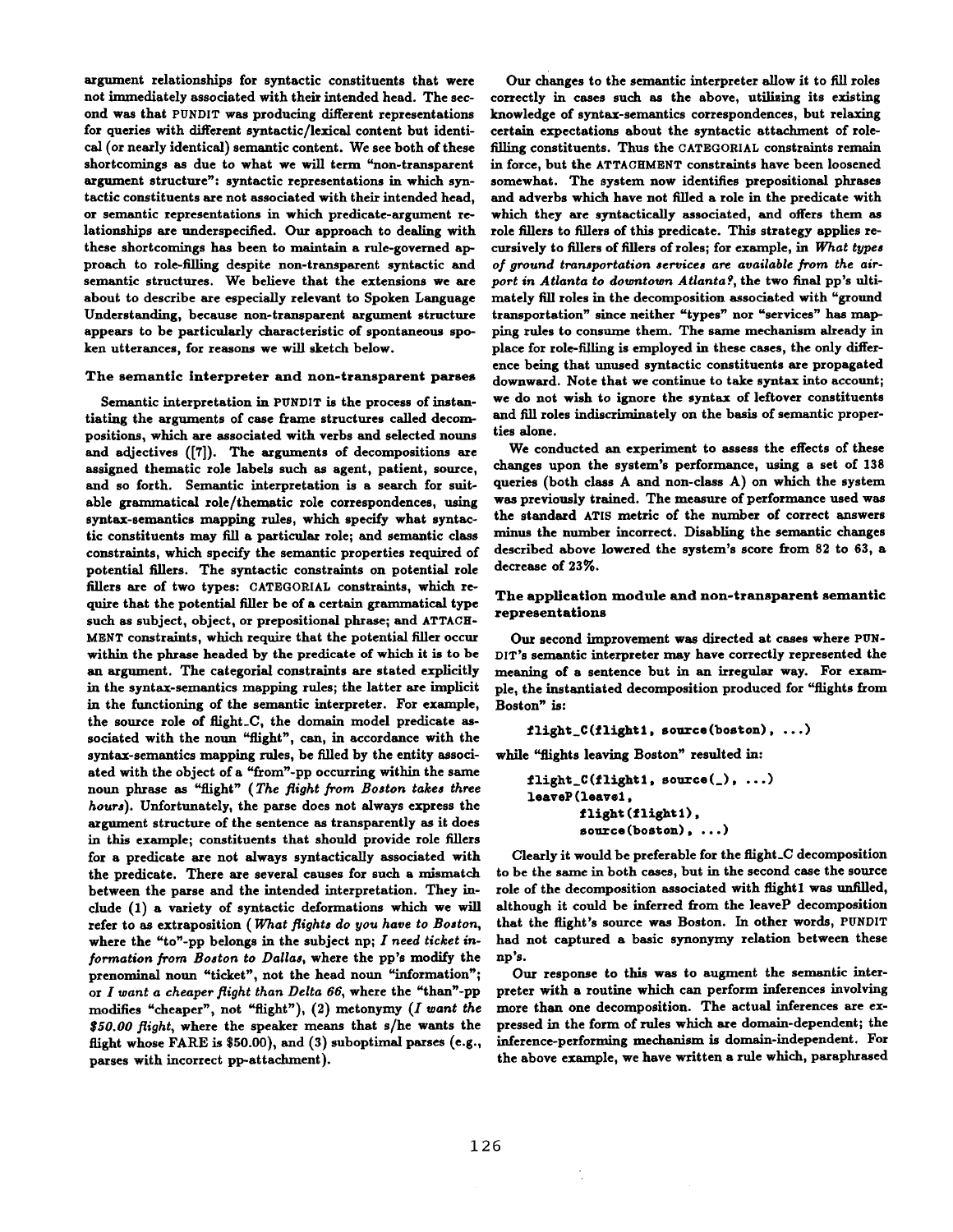in English, says that if a verb is one of a class of motion verbs used to express flying (e.g., "leave"), and if the source role of this verb is filled, propagate that filler to the source role of the flight involved. Thus the flight\_C decomposition becomes the same for both inputs. Thirty-four such rules have been written for the ATIS domain, and we estimate that they are applicable to 10% to 15% of the training data.

The payoff from this extension comes in the use of PUNDIT's output by application modules. For the ATIS domain, the application module is the program that takes PUNDIT's output and uses it to formulate a query to the ATIS DB. It is obviously advantageous for the creation and maintenance of an application module that its input be regularized to the greatest extent possible, thus making such a module simpler, and avoiding duplication of code to compensate for non-regularized input in different application modules.

When we ran the same set of 138 queries used in the experiment described in the previous subsection without the rules just discussed (but with the semantics improvements of the previous subsection), the system's score dropped from 82 to 62, or 24%. There appears to be little interaction between the semantics improvements and the rules of this subsection-they apply to different phenomena in input data.

# PRAGMATICS

In our June 1990 workshop paper ([6]), we described a feature of our system which we included to handle correctly a particular kind of discourse phenomenon. In particular, in the ATIS domain there are frequent references to flights by flight number (e.g., "Delta flight 123") which the user means to be unambiguous, but which in general have to be disambiguated in context. The reason is that the user learned about "Delta 123" from some previous answer, where it was returned as one of the flights between two cities City1 and City2. The problem is that "Delta 123" may have additional legs; for instance it may go on from City2 to City3. The user, when asking for the fares for "Delta 123", is presumably interested only in the City1 to City2 fare, not the City2 to City3 one and not the City1 to City3 one. So our system looked back at previous answers to find a mention of "Delta 123", thereby determining the flight leg of interest.

This kind of disamhiguation can take other forms, and we have added some of them to our system since June. One of these capabilities is illustrated by the two queries *What does LH meanf and What does EQP meanf* Without context, the first of these cannot be correctly answered, because "LH" is a code for both an airline and a fare class. The second of these queries would yield a table with two rows, one row for each table for which "EQP" is one of the table's column headings. In both of these queries, however, the user is asking for clarification of something which has been presented as part of a previous answer display. So what our system needs to do, and does do, is refer back to previous answers much in the spirit of the "Delta 123" example above. For the first query, we will find the most recent answer which has "LH" as a column entry in some row: for the second we will find the most recent answer which has "EQP" as a column heading. Our system can then make the proper disambiguation and

present the user with an appropriate cooperative response to the follow-up query. There were only a handful of follow-up queries of this form in the training data, hut the extension to handle them was easy to add given the code in place to handle the "Delta 123" example.

Similarly, the training data contained numerous instances of queries such as What are the classes? In the absence of context, the best answer to this seems to be a list of the more than 100 different fare classes. However, queries such as these invariably follow the display of some fare classes in either flight tables or fare tables. The cooperative response, then, is to display a table of fare classes whose rows have been limited to those classes previously mentioned in the most recent flight or fare table. Our system also uses a generalization of this algorithm to filter requests for other kinds of codes, such as restrictions, ground transportation codes, aircraft codes, and meal codes. In all, from the TI training data ([2]) we have noticed 19 follow-up queries (out of 912) which now get the correct answer in context because of this extension to our system; there may be more queries which requite this extension that we have not yet processed correctly for other reasons.

We make it possible to refer to previous answer tables in our system by means of the following mechanism. Whenever an answer table is returned, a discourse entity representing it is added to the discourse context, and a semantics for this entity is provided. Roughly speaking, if the query leading to the answer table is a request for X, the semantics can be thought of as being "the table of  $X"$  ([6]). For example, if the query was a request for flights from City1 to City2, the semantics assigned to the discourse entity representing the answer is "the table of flights from City1 to City2". Note that we do NOT create discourse entities for each row (particular flights from City1 to City2 in the example) or for each column entry in a row (e.g., the departure time of a particular flight from Cityl to City2). Doing so would make the discourse context munanageably large. But the table (complete with column headings) is available and accessible to our system, and can be searched for particular values when it is desirable to do so, as in the capabilities being described in this section.

The techniques just described depend on the availability of previous ANSWERS. Some of the follow-up queries which they enable to be answered correctly could perhaps be handled by reference to previous QUERIES only, particularly in the special case where there is known to be only one previous query. We believe that our techniques are superior for at least two reasons. First, in the presence of more than one previous query, the answers to those previous queries are for our system a more compact and modular representation of the content of those queries than the discourse entities created while analysing the queries themselves; in short, it is simply easier to find what we want in the answers rather than in our representations of the queries. Second, there are follow-up queries which cannot he answered unless reference is made to previous answers, so such techniques are necessary in a complete system. Therefore, why not use them whenever they can be used, even when alternative techniques might be available?

The February 1991 D1 pairs test, which limited context dependency to dependency which could be resolved by examination of a single previous query (and not its answer), provides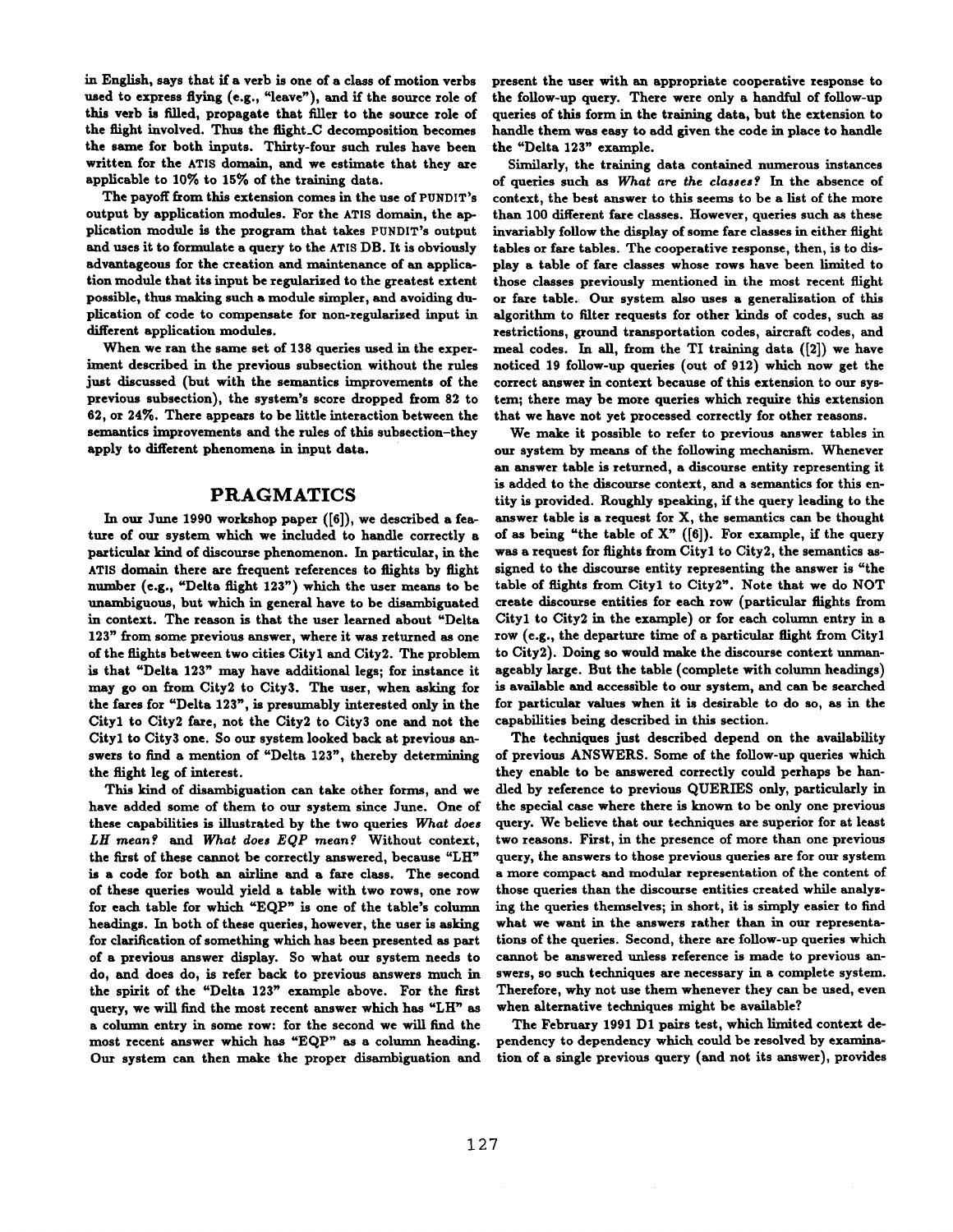additional data on the applicability of these methods. In particular, 27 of the 38 pairs involved the disambiguation of a flight number to the flight leg of interest. It appears that four additional queries can be successfully answered by the technique we discussed above for handling the query *What are the classes?* The remaining 7 queries appear to be such that reference to previous answers is not helpful.

# SPOKEN LANGUAGE SYSTEMS

We describe here the five spoken language tests in which we participated. Our methodology in these tests has been to couple the speech recognition output from different recognizers to the same natural language processing system. Because the natural language component and the application module are held constant in these systems, this methodology provides us with a means of comparing the performance of speech recognizers in a spoken language context.

## Class A: Unisys PUNDIT system coupled with MIT Summit

The spoken language system used in this test consists of the Unisys PUNDIT natural language system coupled via an N-best interface to the MIT SUMMIT speech recognition system. We will refer to this system as Unisys-MIT. These results were run with N=16, except for 4 utterances which could not be run at N=16 because of insufficient memory in the speech recognition system.  $N=1$  was used for these utterances. SUMMIT produced the N-best and PUNDIT selected from the N-best the most acoustically probable utterance which also passed PUN-DIT's syntactic, semantic, and pragmatic constraints. PUNDIT then processed the selected candidate to produce the spoken language system output. The value of N of 16 was selected on the basis of experiments reported in [1], which demonstrated that using larger N's than 10-15 leads to a situation where the chance of getting an F begins to outweigh the possible benefit of additional T's.

The SUMMIT system is a speaker-independent continuous speech recognition system developed at the MIT Laboratory of Computer Science. It is described in [10].

#### Unlsys PUNDIT coupled with Lincoln Labs Speech Recognizer

The spoken language system used in this test consists of the Unisys PUNDIT natural language system loosely coupled to the MIT Lincoln Labs speech recognition system. The Lincoln Labs system selected the top-1 output, which PUNDIT then processed to produce the spoken language system output.

The Lincoln Labs system is a speaker independent continuous speech recognition system which was trained on a corpus of 5020 training sentences from 37 speakers. It used a bigram backoff language model of perplexity 17.8. The system is described in more detail in [8].

## Class A: Unisys PUNDIT system coupled with BBN BY-BLOS

In this test N-best output from the BBN BYBLOS system as described in [4] was input to PUNDIT. As in the system which used the MIT N-best, we used an N of 16. The N-best from

| Class     | Number      | ч. | F  | Score   |  |
|-----------|-------------|----|----|---------|--|
| Class A   | 145 queries | 84 | 14 | 48.3%   |  |
| Class D1  | 38 pairs    | 24 |    | 63.2%   |  |
| Class AO  | 11 queries  |    |    | 9.1%    |  |
| Class D1O | 2 pairs     |    |    | $-50\%$ |  |

Table 1: Unisys System Scores

BBN was the output from BYBLOS rescored using cross-word models and a 4-gram model and then reordered before input to the natural language system.

## Optional Class A Tests

We also report on spoken language results on the optional class A test, using both the Unisys-MIT system and the Unisys-BBN systems described above.

# **SPEECH** RECOGNITION TESTS

The speech recognition tests were done using the natural language constraints provided by the Unisys PUNDIT natural language system to select one candidate from the N-best output of the MIT Laboratory of Computer Science SUMMIT speech recognition system. Using an N of 16, PUNDIT selected the first candidate of the N-best which passed its natural language constraints based on syntactic, semantic and pragmatic knowledge. If all candidates were rejected by the natural language system, the first candidate in the N-best was considered to be the recognized string.

## **BENCHMARK RESULTS**

#### Natural Language Common Task Evaluatlon

Unisys attempted all four of the natural language tests; both the required and the optional class A and class D1 tests. Our scores as released by NIST are as shown in table 1. The overall level of success is unimpressive. For the class A test, which corresponds most closely to the test last June, our performance is not much better, in spite of eight more months of work on our system. (If the scoring algorithm in effect now had been in effect in June, our score then would have been 42.2Ye) As this paper is being written, we have not had the time to examine our performance on a sentence by sentence basis. It appears likely, however, that the amount of training data has not yet adequately covered the full range of the various ways that people can formulate queries to the ATIS database.

We are fairly pleased that our "false alarm" rate has not gone up since June. It was 11% then; if we take the 196 sentences involved in the latest 4 tests as a single group, we find our rate of F's to be less than 8%. When we discuss our spoken language results in a subsequent section, we will see that although the rate of correct answers drops noticeably when a speech recognizer is added to the system, the rate of incorrect answers does not appear to increase. The importance of a low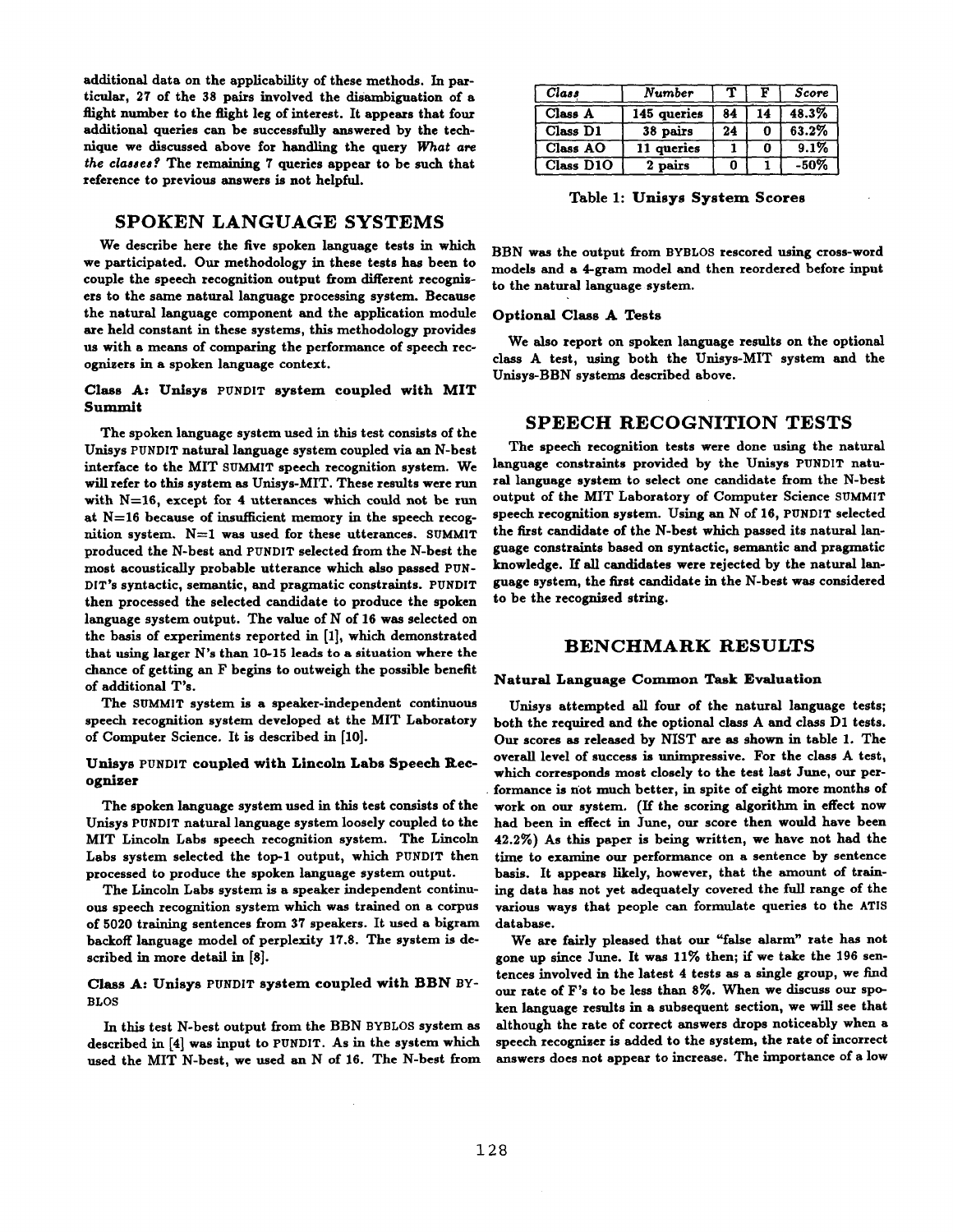"false alarm" rate is well appreciated by spoken language understanding researchers; from a user's point of view nothing could be worse than an answer which is wrong although the user may have no way of telling it is wrong. It will be important to lower the rate of such errors to a level well below S%.

Our best performance came on the D1 pairs test. One would have expected a lower score on any test that requires two consecutive sentences to be understood than on a test of selfcontained sentences. While we wish we could claim that our work discussed in the earlier section on pragmatics was instrumental in achieving our score, it appears that much of what we added to our system did not come into play in this test. A more likely explanation of the unexpectedly high score is that when a user queries the system in a mode which utilizes follow-up queries, he or she tends to use simpler individual queries. Perhaps a user who does not use follow-up queries is trying to put more into each individual query. Some evidence for this is that our score for just the 20 distinct class A antecedent sentences for the D1 pairs test was 75%, well above our 48.3% score for all the class A sentences. Even more striking is the fact that of the 9 speakers represented in this round of tests, only two contributed more than 3 pairs to the class D1 test-speakers CK and CO contributed 13 pairs each. Our scores restricted to just those two speakers were 93% for the class A test and 65% for the class D1 test (100% for speaker CO in the class D1 test!).

The optional tests clearly were too small to have much significance. It is not surprising that our system proved to be incapable at this point of dealing with extraneous words in the input queries, for we have made no efforts as yet to compensate for such inputs. These tests will be useful as a benchmark for comparison after we have addressed such issues.

#### Semantics Extensions and the Common Task Tests

In the section on semantics we reported the results of two experiments that we ran to assess the effects of extensions to our system. We performed the same tests using the data of the latest class A test of 145 queries. When the extensions to our semantic interpreter were removed, our performance dropped to 72 T, 19 F, or 36.6%, a decrease of 24% from our score of 48.3%. This reinforces our belief that these extensions are very important and useful. When we ran the test without the rules relating multiple decompositions, our performance was 83 T, 14 F, or 47.6%, a decrease of less than 2%. This latter finding was most surprising-basically it implies that in the 1991 test data there were virtually no constructions of the kind which those rules enable us to process, because the absence of the rules relating the decompositions corresponding to those constructions resulted in almost no reduction in our score. In particular, there must have been no nouns modified by relative clauses ("flights that arrive before noon") or participial modifiers ("flights serving dinner"). This has some implication regarding the distribution of various forms of syntactic expression across speakers, for phenomena which were dearly significant in our training data apparently were absent from 9 speakers' worth of test data.

The above experiments imply that our system as of last June would have gotten a score of less than 35% on the cur-

rent class A test, for the extensions discussed in the section on semantics were not the only improvements we have made to our system. This is another indication of variability among speakers; for our system the 5 speakers of last June's test were easier to process. It appears to us that larger test sets are necessary to make a broad evaluation of natural language understanding capabilities. (We do not extend this suggestion to tests involving speech input because of the level of effort that would consume.) We have already noted the absence of relative clauses and participial modifiers in the recent class A test. We also noticed that 23 of 145, or 16%, of the sentences used the word "available", usually in constructions like "what X is available", while this word only appeared in 4% of the pilot training data. In the class D1 test, there were few discourse phenomena represented, and we noted in an earlier section that over 70% (27 of 38) of the D1 pairs involved just the phenomenon of flight leg disambiguation. Tests of such size, then, are not broadly representative of the range of query formulations in the ATIS domain.

Related to the last point is the suspicion that the few thousand sentences of training data are themselves too few to represent the range of user queries for this domain. We have noticed that fewer new words are appearing in the more recent sets of training data, so vocabulary closure is probably occurring. Even so, in the 145 class A queries of the recent test, our system found 12 with unknown words, or 8% of the queries. This was actually higher than the 5.5% we experienced with the test last June, but that is more a comment on the variability due to small test size. It is an open question whether more and more training data is the answer to making our systems more complete, however. After all, larger volumes of data are both expensive to collect and expensive to train from. The lack of closure for the syntactic and semantic variation in user queries presents a challenge for further research in spoken language understanding. It may well be that we will have to begin studying reasonable ways in which the variation in the range of user expression can be limited, without unduly contraining the user in the natural performance of the task.

#### Spoken Language Evaluations

Unisys-MIT The spoken language results for this system were 29 T, 15 F, and 101 NA, for a weighted score of 9.7%. The system examined an average of 6.5 candidates in the N-best before finding an acceptable one. Of all candidates considered by the system, we found that 85% were rejected by the syntax component and 3% by the semantics/pragmatics component, and 11% were accepted by both components. It should be pointed out that the syntax component uses a form of compiled semantics constraints during its search for parses ([5]), thus the resnlts for purely syntactic rejection are not as high as appears in this comparison, because some semantic constraints are applied during parsing. After a candidate is accepted by both syntax and semantics, the search in the N-best is terminated. However, the application component, which contains a great deal of information about domain-specific pragmatics, can also reject syntactically and semantically acceptable inputs for which it cannot construct a sensible database query. In fact, a syntactically and semantically acceptable candidate was found in 75% of the N-best candidate lists, but a call was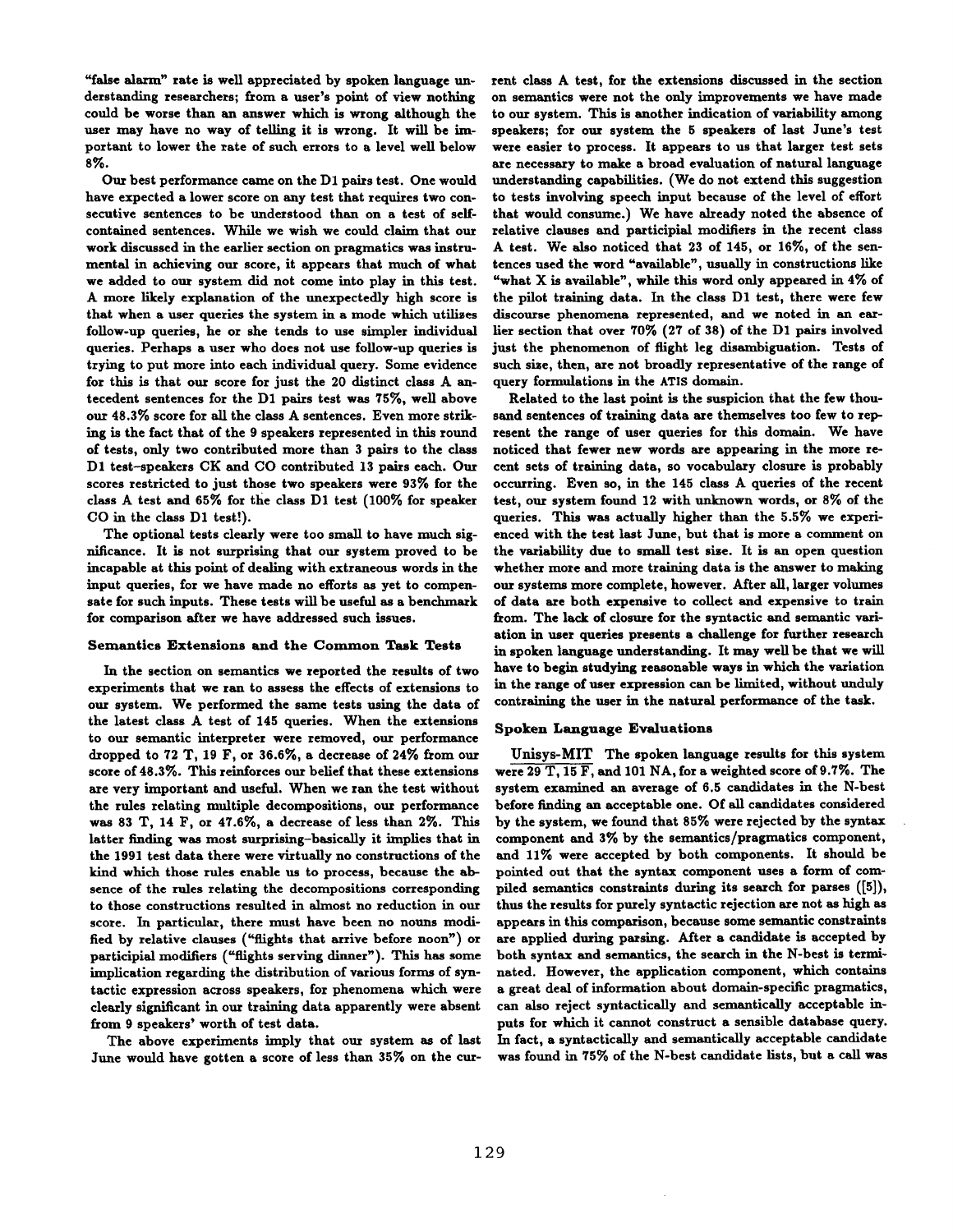

Figure 2: Comparison of Location of Accepted Candidate in N-best  $(N=16)$  for Unisys-MIT and Unisys-BBN Systems

made for only 30% of inputs. The application component was not able to make a sensible call for the remaining inputs.

The false alarm (or F) rate we observed in this test was around 10%, which is consistent with our previous spoken language results ([1]) and with our natural language results, as discussed above.

Unisys-BBN This system received a score of 77 T, 20 F and 48 NA for a weighted score of 39.3%. In this system 74% of all inputs were rejected by syntax, 11% of inputs were accepted by syntax but rejected by semantics and 15% were accepted by both syntax and semantics. The false alarm rate is 13.8%, which is slightly higher but in the same range as previous false alarm rates.

As can be seen in Figure 2, in general the system found an acceptable candidate earlier in the N-best with the BBN **Nbest** than with the MIT N-best. The average location of the selected candidate in the N-best with the BBN data was 3.8 compared to 6.5 with the MIT N-best.

Unisys-LL Using the top-one candidate from the Lincoln Labs speech recognizer the spoken language results for this system were 32 T, 5 F and 108 NA for a weighted score of 18.6%. The false alarm rate for this system was only 3.4%, which is lower than that for the other spoken language and natural language systems on which we report in this paper. There is no obvious explanation for this. The simple hypothesis of better speech recognition in the Unisys-LL system will not suffice, because the BBN system has better speech recognition but the false alarm rate is higher than the Unisys-LL rate. In addition, the Unisys system's performance on the NL test tells us how the system would do given perfect speech recognition, and the false alarm rate there is around 8%. One possible hypothesis is that the bigram language model used in the Lincoln Labs system is in some sense more conservative than the language models used in the BBN and MIT

systems and consequently prevents some of the inputs which might have led to an F in the natural language system from being recognized well enough for the natural language system to generate an F.

In this system, based on one input per utterance, we found that 59% of the inputs failed to receive a syntactic analysis (including compiled semantics, as discussed above) and 2% failed to receive a semantic analysis. No database call could be generated for 13% of the inputs and a call was made for the remaining 25% of the inputs.

Evaluation of the Natural Language System In [1] we reported on a technique for evaluation of the natural language component of our spoken language system, based on the question of how often did the natural language system do the right thing. If the reference answer for an utterance is found in the N-best, the right thing for the natural language system is to find the reference answer (or a semantic equivalent) in the Nbest and give the right answer. The operational definition of doing the right thing, then, is for the system to receive a "T" on such inputs. On the other hand if the reference answer is not in the N-best the right thing for the system to do is to either find a semantic equivalent to the reference answer or to reject all inputs. Thus, doing the right thing in the case of no reference answer can be operationally defined as " $T" + "NA".$ 

|              | Reference<br>in N-best | Reference<br>not in N-best | Overall |  |
|--------------|------------------------|----------------------------|---------|--|
| Pundit right | 54%                    | 90%                        | 84%     |  |
| Pundit wrong | 45%                    | 10%                        | 16%     |  |

Table 2: PUNDIT's performance on Class A (145 queries), depending on whether or not reference query occurred in N-best (N=16) from MIT-LCS SPREC.

|              | Reference<br>Reference<br>in N-best<br>not in N-best |     | Overall |  |
|--------------|------------------------------------------------------|-----|---------|--|
| Pundit right | 69%                                                  | 81% | 73%     |  |
| Pundit wrong | 31%                                                  | 19% | 27%     |  |

Table 3: PUNDIT's performance on Class A (145 queries), depending on whether or not reference query occurred in N-best (N=16) from BBN SPREC.

Several interesting comparisons can be made based on tables 2 and 3. To begin with, it seems clear that the BBN N-best is better than the MIT N-best based on three quite distinct measures - first of all the speech recognition score is better (16.1% word error rate for BBN vs. 43.6% word error rate for MIT), secondly, the spoken language score (with the natural language system held constant) for Unisys-BBN is better than Unisys-MIT (39.3% for Unisys-BBN vs. 9.7% for Unisys-MIT) and thirdly, the reference answer occurred in MIT's top 16 candidates only 15% of the time vs. 65% of the time for the BBN N-best. Thus this experiment allows us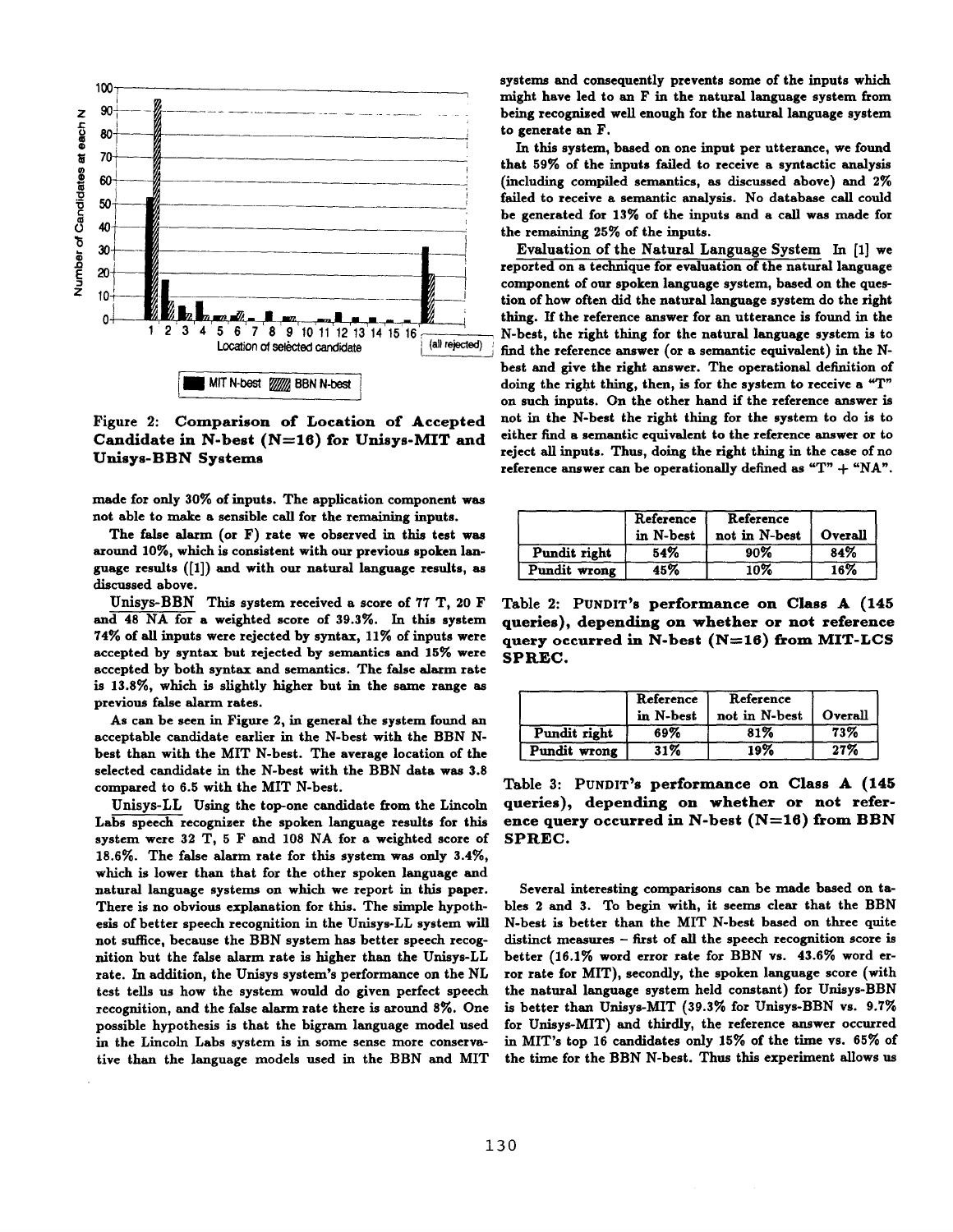to ask the question of what effect does better speech recognition have on the interaction between speech recognition and natural language?

In the case where the reference answer is in the N-best, PUNDIT does much better with the BBN N-best. Since less search in the N-best is required with BBN data the reference answer or equivalent is likely to be found sooner, and consequently there will be fewer chances for PUNDIT to find a syntactically and semantically acceptable sentence in the N-best which differs crucially from what was uttered. On the other hand, PUNDIT actually does better with the poorer speech recogniser output from MIT when the reference answer is not in the N-best. We suspect that the poorer speech recognizer output is in some sense easier to reject; that is, it is more likely to seriously violate the syntactic and semantic constraints of English. If this is so then it is possible that a relatively accepting natural language system might work well with worse speech recognition outputs (because even a relatively accepting natural language system can reject very had inputs), but with better speech recognizer output one might get good performance with a stricter natural language system. We plan to test this hypothesis in future research.

It is natural to ask why we should care about what to do with poorer speech recognizer output; one would think that we should use the best recognizer output possible. The answer is that many potential applications have requirements such as large vocabulary size which are somewhat at odds with high accuracy, consequently the best recognizer output available may nevertheless be relatively inaccurate. Thus it is important to have speech/natural language integration strategies which allow us to fine tune the interaction to compensate for less accurate speech recognition.

Optional Class A We used both the Unisys-MIT system and the Unisys-BBN system for this test. For both speech recognizers in this test of eleven utterances with verbal deletions we received two T's and sero F's for a weighted score of 18.2%. There is too little test data in this condition to draw reliable conclusions from the results.

#### Comparison of Spoken Language Systems

We believe coupling of a single natural language system with multiple speech recognition systems has the potential for being a very useful technique for comparing speech recognizers in a spoken language context. Of course speech recognizers can he compared on the basis of word and sentence accuracy, but we do not know how direct the mapping is between these measures of performance and spoken language performance. The most direct comparision for spoken language evaluation, then, is to define an experimental condition in which the systems to be compared differ only in the speech recognition component. Not only is this strategy useful for comparing system level measurements of performance of speech recognizers, hut it is also useful for more fine grained analyses of the interaction between the speech recognition component and the natural language system.

Figure 3 shows the distribution of T's, F's and NA's for specific queries across the three systems.

Note that for 52 queries, or 36% of the total, the systems received the same score, although in no case did all three sys-

tems receive an "F". The largest difference among the three systems was in the number of cases where Unisys-BBN received a "T" but the other two systems received an "NA'. This occurred for 31 queries.

Another interesting comparison is to look at the cases where Unisys-MIT and Unisys-BBN issued a call based on the first candidate in the N-best, since this corresponds to the one-best interface used in Unisys-LL. In Unisys-MIT twenty-seven calls were issued based on the first candidate, out of a total of 45 calls. Of the calls issued on the first candidate, 15 received a score of T and 12 received a score of F, for a weighted score of 2%. In Unisys-BBN the first candidate was selected from the N-best 70% of the time. 26 of these candidates resulted in scores of "F" and 42 resulted in a "T" for a weighted score of 11%.

Overall, the number of calls made was quite similar for the Unisys-LL and Unisys-MIT systems (25% of utterances for Unisys-LL and 30% for Unisys-MIT), but it was much higher for Unisys-BBN (67%). In all three systems most of the inputs were rejected by the syntax component (59% of all inputs for Unisys-LL, 74% of all inputs for Unisys-BBN and 85% of all inputs for Unisys-MIT). We can compare this to a baseline syntactic falluxe of 14% of inputs on the Unisys natural language test. (Note that since multiple inputs per utterance are possible with the N-best systems, the N-best vs. one-best systems are not strictly comparable.)

#### Speech Recognition Evaluatlons

Using speech recognition data from MIT, we submitted resuits for the Class A, Class D1, Class AO and Class D10 speech recognition tests, shown in tables 4, 5, 6, and 7.

As expected, we observed a higher error rate for the optional tests, which contained verbal deletions, and we also observed a wide range of performance across speakers. The comparison of D1 pairs and Class A speech recognition showed poorer word recognition in the D1 pairs than in the Class A test. An average 45.8% word error rate was observed for the Class A utterances compared to a 54.6% error rate for the D1 utterances. As tables 4 and 6 show, this was fairly consistent across speakers, except for speaker CJ. There are at least two hypotheses which may explain this higher error in context dependent spontaneous utterances. One hypothesis suggests that the higher error rate may be due in part to the presence of prosodic phenomena common in dialog such as destressing of "old" information. Because the specific dialog context affects the pronunciation of words corresponding to old and new information, the training data used so far may not provide a complete sample of how words are pronounced in a wide range of dialog contexts, consequently leading to poorer word recognition. Another hypothesis is based on the fact that the context-dependent sentences contain many references to flight numbers. Flight numbers may be difficult to recognize hecause there is very little opportunity for syntactic or semantic information to constrain which number was uttered.

#### CONCLUSIONS

In this paper we presented benchmark test results on natural language understanding, spoken language understanding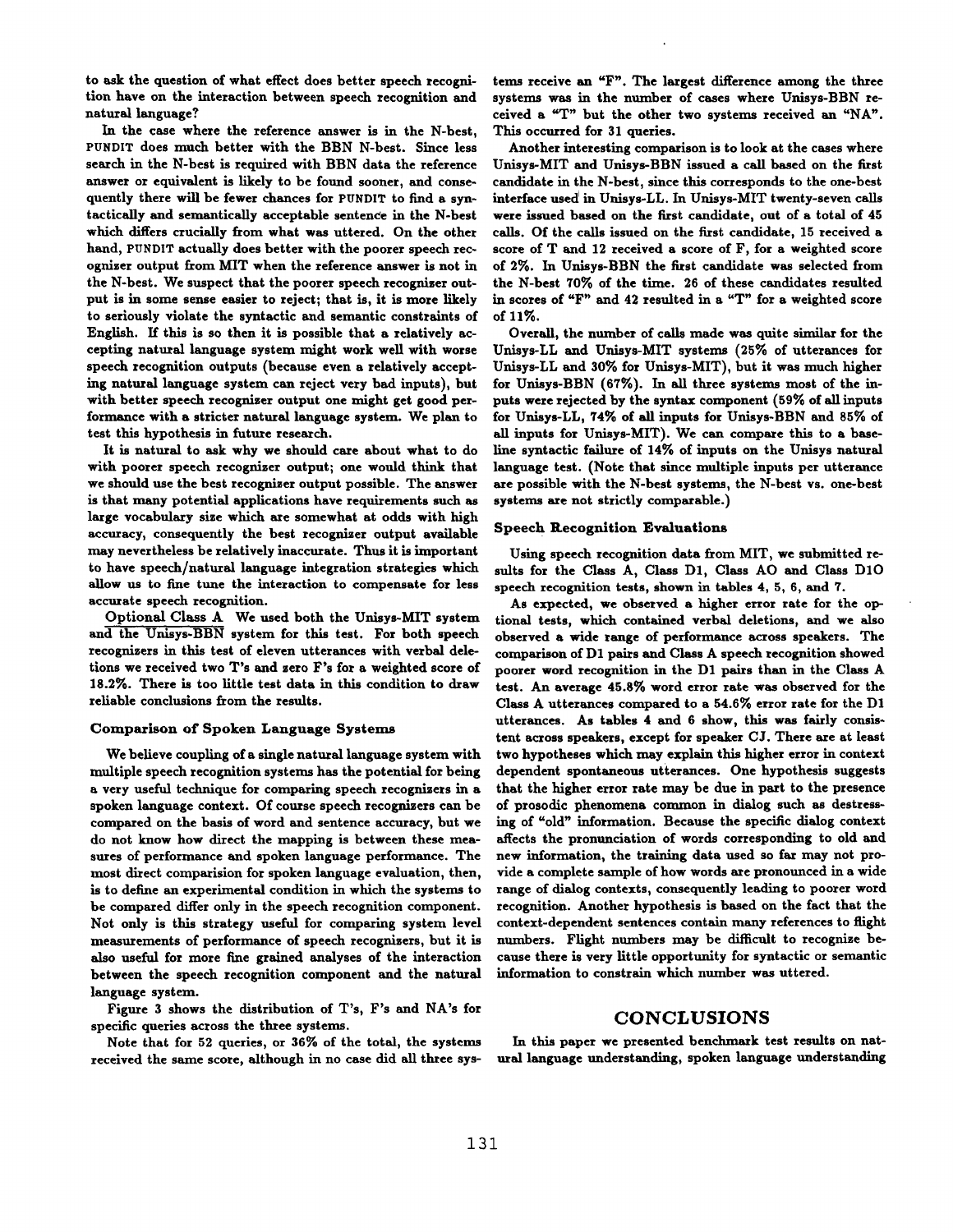| Speaker                  | Corr | Sub  | $_{\rm Del}$ | Ins  | Err  | S. Err |
|--------------------------|------|------|--------------|------|------|--------|
| CĒ                       | 56.0 | 33.3 | 10.6         | 5.1  | 49.1 | 95.0   |
| $\overline{\text{CH}}$   | 47.4 | 44.7 | 7.9          | 23.7 | 76.3 | 100.0  |
| CI                       | 45.6 | 46.8 | 7.6          | 24.0 | 78.4 | 100.0  |
| $_{\rm CJ}$              | 75.8 | 18.3 | 5.9          | 3.1  | 27.3 | 84.6   |
| CK                       | 56.9 | 29.4 | 13.7         | 2.0  | 45.1 | 91.7   |
| СĹ                       | 75.0 | 22.5 | 2.5          | 9.7  | 34.7 | 84.6   |
| CM                       | 31.1 | 62.1 | 6.8          | 15.9 | 84.8 | 100.0  |
| $\overline{\textbf{CO}}$ | 74.1 | 19.1 | 6.8          | 8.6  | 34.6 | 100.0  |
| СP                       | 71.7 | 26.5 | 1.8          | 7.5  | 35.8 | 88.9   |
| Average                  | 63.5 | 30.3 | 6.2          | 9.3  | 45.8 | 91.2   |

Table 4: System Summary Percentages by Speaker for Class A

| <b>Speaker</b>         | Corr | Sub  | Del | Ins  | Err   | S. Err |
|------------------------|------|------|-----|------|-------|--------|
| $\overline{\text{CE}}$ | 59.5 | 40.5 | 0.0 | 16.2 | 56.8  | 100.0  |
| CI                     | 21.9 | 71.9 | 6.2 | 21.9 | 100.0 | 100.0  |
| CI                     | 72.6 | 17.7 | 9.7 | 1.6  | 29.0  | 100.0  |
| $\overline{\text{CM}}$ | 42.7 | 50.7 | 6.7 | 21.3 | 78.7  | 100.0  |
| Average                | 51.5 | 42.2 | 6.3 | 14.6 | 63.1  | 100.0  |

Table 5: System Summary Percentages by Speaker for Class AO

| <b>Speaker</b>                | Corr | Sub  | $\overline{\text{Del}}$ | Ins  | Err  | S. Err |
|-------------------------------|------|------|-------------------------|------|------|--------|
| $\overline{\text{CH}}$        | 40.0 | 53.3 | 6.7                     | 13.3 | 73.3 | 100.0  |
| CI                            | 24.2 | 46.3 | 29.5                    | 15.8 | 91.6 | 100.0  |
| CJ                            | 83.9 | 10.7 | 5.4                     | 3.6  | 19.6 | 50.0   |
| $\overline{\text{c}\text{k}}$ | 48.0 | 39.9 | 12.2                    | 2.7  | 54.7 | 100.0  |
| CL                            | 66.7 | 31.7 | 1.7                     | 8.3  | 41.7 | 83.3   |
| $\overline{\text{CO}}$        | 54.7 | 27.3 | 18.0                    | 3.1  | 48.4 | 94.4   |
| $\overline{CP}$               | 80.0 | 20.0 | 0.0                     | 8.0  | 28.0 | 100.0  |
| Average                       | 52.0 | 34.1 | 13.9                    | 6.6  | 54.6 | 91.4   |

Table 6: System Summary Percentages by Speaker for Class D1

| Speaker                | Corr | Sub  | Del | Ins  | Err  | S. Err |
|------------------------|------|------|-----|------|------|--------|
| CE                     | 76.5 | 23.5 | 0.0 | 8.8  | 32.4 | 100.0  |
| $\mathbf{C}\mathbf{M}$ | 34.8 | 65.2 | 0.0 | 26.1 | 91.3 | 100.0  |
| Average                | 59.6 | 40.4 | 0.0 | 15.8 | 56.1 | 100.0  |

Table 7: System Summary Percentages by Speaker for Class D1O

and speech recognition. Our weighted score for the Class A natural language test was 48.3%, for the D1 pairs, 63.2%, for the Class AO test, 9.1% and for the DO test, -50%. We presented five benchmark tests of spoken language systems, Unisys-MIT on Class A, which received a weighted score of 9.7%, Unisys-MIT on Class AO, which received a weighted score of 18.2%, Unisys-LL on Class A, which received a weighted score of 18.6%, Unisys-BBN on Class A, which received a weighted score of 39.6%, and Unisys-BBN on Class AO, which received a weighted score of 18.2%. Finally, we presented speech recognition results using the Unisys natural language system as a filter on the N-best output of the MIT SUMMIT system.

The semantics enhancements to the natural language system are motivating us to revisit the tightly integrated architecture of semantics/pragmatics processing in our system, because with these enhancements, semantic information regarding a discourse entity can become available to the processing at a much later point than previously. Thus, pragmatic processing must be invoked at a later point to ensure that all relevant semantic information has been exploited.

The spoken language results are especially interesting, because we are now beginning to be able to look at the interactions of the natural language system with different speech recognizers, and see how to tune the natural language system to make the best use of the information available from the various speech recognizers. We believe that it is important to make these kinds of comparisons and we are planning to work with at least one other speech recognition system using the N-best interface. We also plan to begin exploring more tightly coupled systems using the stack decoder architecture  $([9]).$ 

# **REFERENCES**

- [1] Deborah A. Dahl, Lynette Hirschman, Lewis M. Norton, Marcia C. Linebarger, David Magerman, and Catherine N. Ball. Training and evaluation of spoken language understanding system. In Proceedings of the DARPA Speech and Language Workshop, Hidden Valley, PA, June 1990.
- [2] Charles T. Hemphill, John J. Godfrey, and George R. Doddington. The ATIS spoken language systems pilot corpus. In Proceedings of the DARPA Speech and Language Workshop, Hidden Valley, PA, June 1990.
- [3] L. Hirschman, M. Palmer, J. Dowding, D. Dahl, M. Linebarger, R. Passonneau, F.-M. Lang, C. Ball, and C. Weir. The PUNDIT natural-language processing system. In AI Systems in Government Conf. Computer Society of the IEEE, March 1989.
- [4] F. Kubala, S. Austin, C. Barry, J. Makhoul, P. Placeway, and R. Schwartz. BYBLOS speech recognition benchmark results. In Proceedings of the Darpa Speech and Natural Language Workshop, Asilomar, CA, February 1991.
- [5] F.-M. Lang and L. Hirschman. Improved portability and parsing through interactive acquisition of semantic information. In Proc. of the Second Conf. on Applied Natural Language Processing, Austin, TX, February 1988.